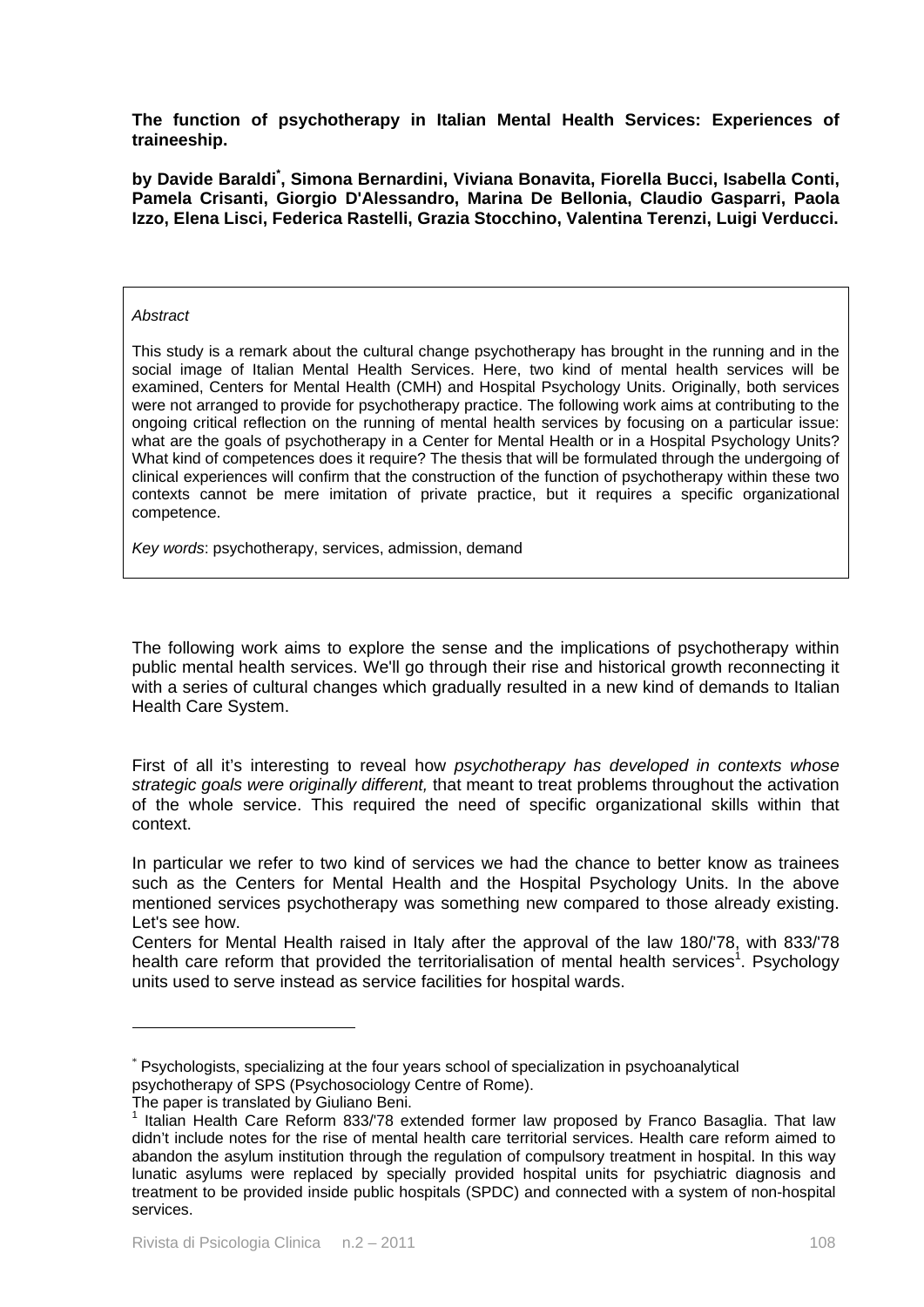After the closure of the asylums, the Centers for Mental Health dealt with that part of the population defined as psychiatric patients (ex in-patients), in terms of prevention, treatment and rehabilitation of mental diseases. Psychology Units instead aimed to be a resource for facing new problems in the hospitals so that they would be later filling the gap between patients and health care system.

These two missions, as mentioned above, involved different professional figures within a single service such as nurses, psychologists, psychiatrists, specialists etc. The same happened for the different services in the territory such as therapeutic communities, day-care centers, SPDC (Psychiatric Diagnosis and Treatment Service), hospital wards etc.

So, along these mandates, psychotherapy started to diffuse in both contexts as an independent core to the services, regardless of the integration of different specialists, functions and facilities as if the richness and the complexity of all these relations wasn't regarding psychotherapy work.

How do we get to psychotherapy? Let's take a step back.

The development of psychotherapeutic supply in the services results from the concatenation of several factors.

Apparently, a relevant factor was the rise of successful psychotherapy schools. In those years, in fact, these schools filled a gap in the public supply of postgraduate vocational training which allowed a lot of psychologists to put themselves up for the job market with technical competence. This resulted in the prospective to introduce psychotherapy in the services as a possible supply to new demands that the services themselves were starting to receive.

Starting from early '80s, while Italian health care facilities began to involve psychologists, this rising role progressively provided a response that seemingly encouraged the rising of demands for therapy treatment. As we'll see soon<sup>2</sup>, nowadays, such demands are listed in the services as "common emotional disorders".

The achievements of the psychotherapy practice in the Centers for Mental Health used to enable health workers to discuss typologies of intervention indicating possible evolutionary processes in the patients. This went against the static view of chronic psychiatric disorders as consolidated in the services.

According to our hypothesis, this is why in that period the services started to reconsider the role of mere places where those psychiatric disorders were treated, contributing this way to promote a new culture of mental distress as not necessarily related to the mental illness.

By "common emotional disorders", we mean all those problems belonging to the category of depressive and anxiety disorders touching a large part of the population. This turns out to be a new typology of unexpected and undefined demands to the services. We're talking, as said, about demands that are distant from the social traditional mandate of psychiatry, the social rehabilitation of mentally ill patients and occur following a brand new modality. In fact, an increasing number of clients, that is as high as never before in health care facilities, start to approach directly the services for a large set of problems. Often the demand may report to other uncommon figures for the psychiatric circle, like general practitioners (Paniccia, Di Ninni, & Cavalieri, 2006). It seems reasonable to assume that the services were to deal with changes of their own function and their social image. Based on these changes, they started rethinking critically their own epistemological models and their operative strategies.

An evidence is also given by the function of the admission of demands for psychological and psychotherapeutic counselling. In fact, this service joined the existing wards counselling in

1

 $2$  Cf. essay by Prof. R.Carli in this number.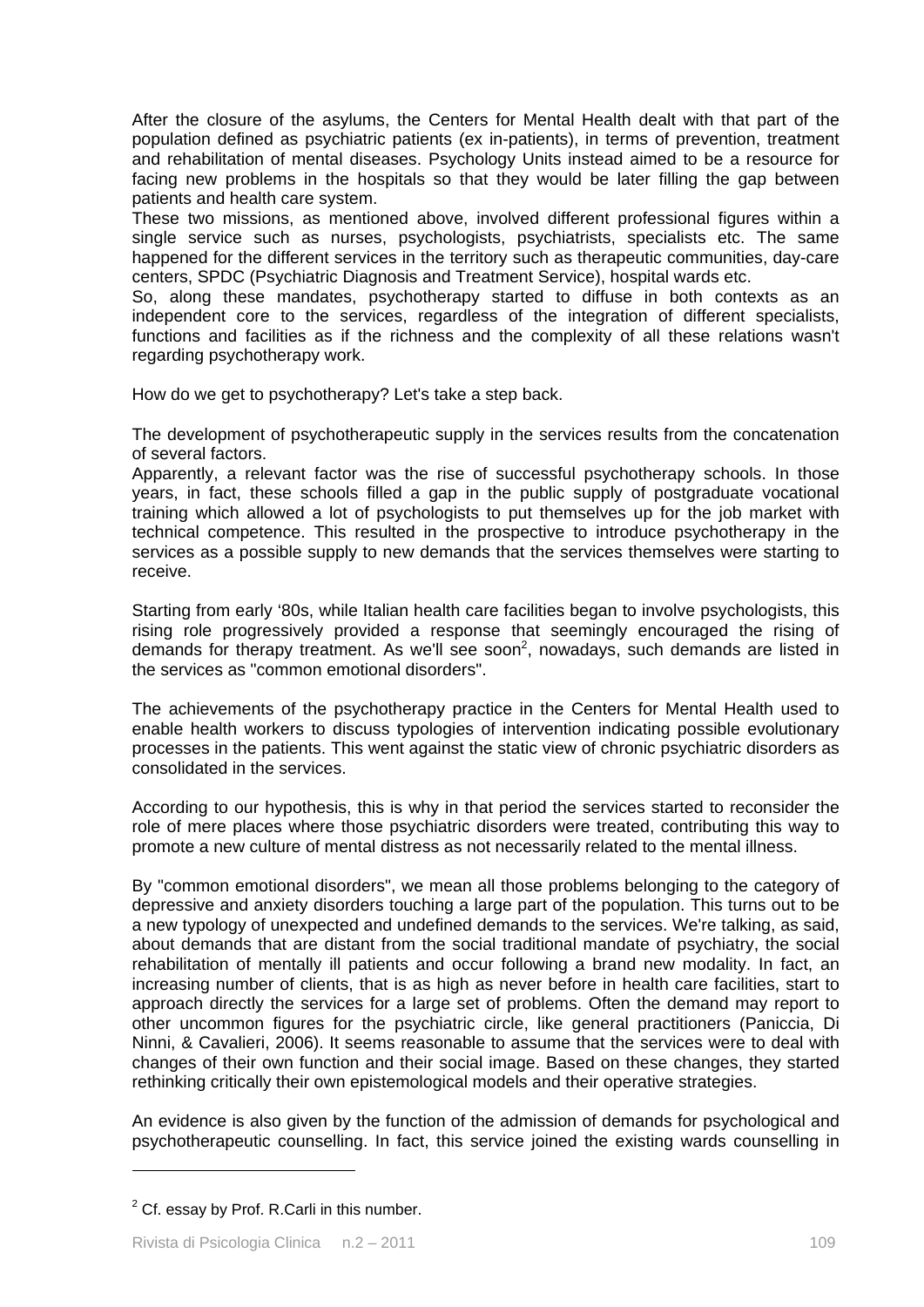hospital psychology units. Admission process is carried out as an outpatient practice according to the citizens' demands to the psychology units. Apparently it has its origins in clients who used to have experiences with the hospital environment where those unities are.

These changes have been little discussed so far and many ambiguities still persist. We will thus try to introduce some codes for reading these ambiguities according to our experiences in the services.

As already mentioned, the members of our working team are doing their traineeship in seven Centers for Mental Health and in one Hospital Psychology Unity.

A helpful criterion for reading the different organizations of the services along the territory, is the demand through which they get activated.

Let's take the Centers for Mental Health as an example. Two tendencies seem to be in the facilities we have known along our traineeship. The first one is oriented to mostly deal with demands reporting to social contexts (families that cannot live any longer with one or more of its members, conflicts with neighbours etc). The second one mainly deals with demands from individuals who approach the service because of personal difficulties.

Simplifying (cf. the table below), we could arrange the services on a continuum based on the prevalence of one of the two poles of the demands. Such a placement evidently affects the goals and the methods. In fact, while social integration of the psychiatric patients aims to improve their relationships and implies a network that includes different "actors" (patients, families, services and partnership in the territory, job market etc), on the opposite side the counselling usually occurs within a face to face psychotherapy process.

| <b>Center for Mental Health</b>                     |                                                | <b>SERVICE</b>    | <b>Hospital</b>                                  |                                        |
|-----------------------------------------------------|------------------------------------------------|-------------------|--------------------------------------------------|----------------------------------------|
| Demands whose<br>clients are the<br>social contexts | Demands whose client<br>is a single individual | <b>DEMAND</b>     | Demand of a hospital Individual demands<br>lunit |                                        |
| Organizational<br>response                          | Individual response<br>(psychotherapy)         | <b>IMPLEMENTS</b> | Organizational<br>response                       | Individual response<br>(psychotherapy) |

On one side is the systemic organizational response, given by the organization as a whole; on the other side is the individual response given by the health worker.

A privileged point of view to consider the two different functions of CMH and Hospital Psychology Units seems to be admission process, as it is the first contact between services and new demands. In fact, it reflects the way the services symbolize the demands and the way they think and organize the intervention as a response to the demands.

In particular, it's interesting to study how admittance has been increasingly implemented in the services as a consequence of the variability of common emotional disorders. This new field about the demand makes the services operate a change of their epistemological model shifting from *diagnosis and care of the mental illness* to the *analysis of the demand* that is oriented to identify personal development targets together with the client.

The fact that this new kind of demand cannot be immediately translated into psychopathological categories makes common emotional disorders not immediately treatable with an unambiguous and completely shared method. This is the way we read a strong crisis that is crossing the field of admittance in the services nowadays.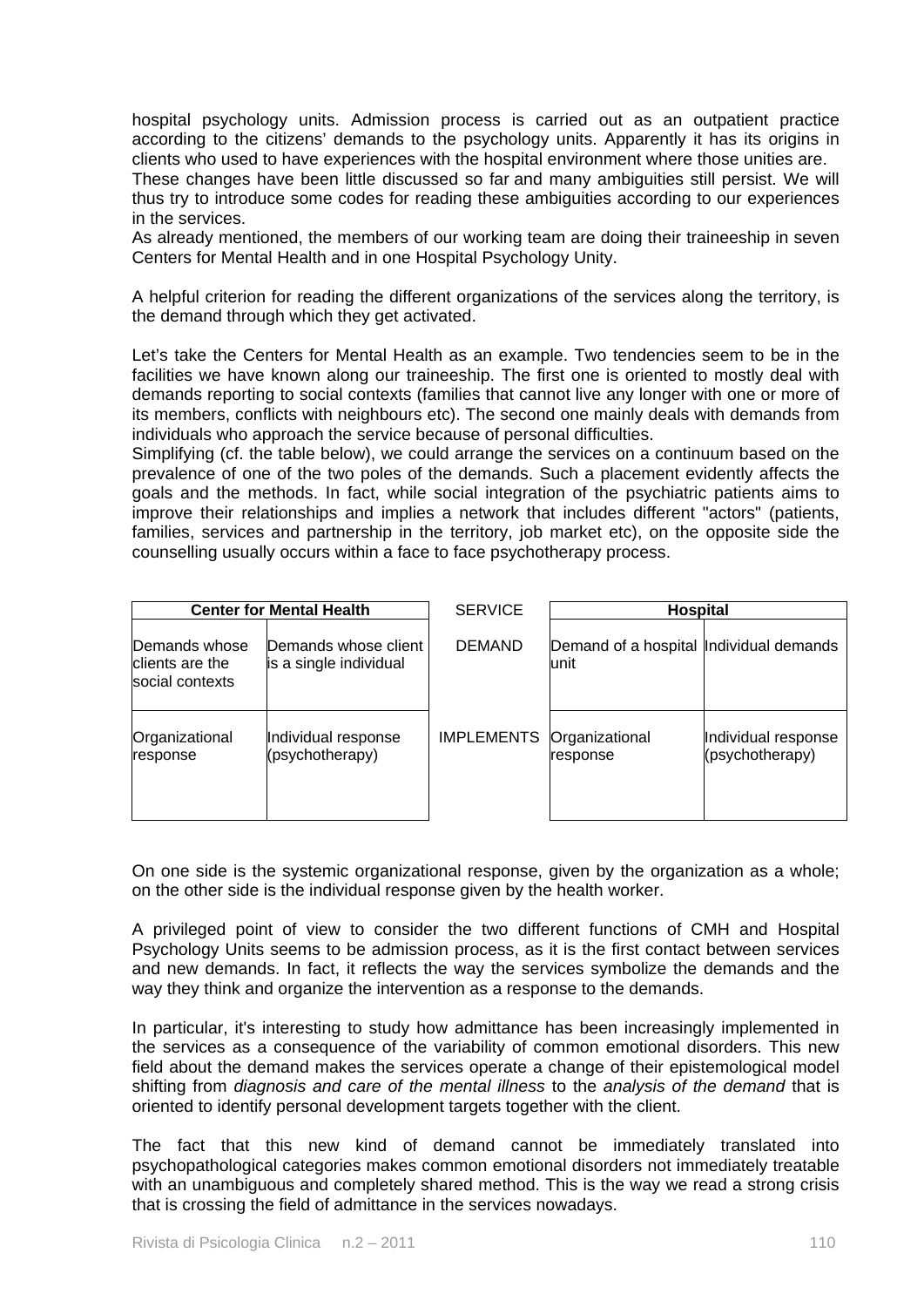This issue appears to be as following:

-when the demand can be easily placed in the area of psychiatric pathology, it appears to fit both the rules and the culture of CMHs. This results in an easier response to the demand. -instead, when the demand pertains to the area of the common emotional disorders, the response becomes a little more complicated, since these disorders, due to their variability, seem to require further organization of the admission-evaluation process, in which the patient and the health worker agree, on an ad hoc basis, on the program the services may offer.

The admission process may thus become an instrument of knowledge of the demand and verification of its relevance to priorities and resources of the service. The intervention sometimes coincides with this re-elaboration and re-consideration of the demand. Some other times instead it will be the basis for late decisions. This procedure could constitute in any case an opportunity for the services to work for the construction of shared reading criteria based on the problems addressed. These problems should result in a careful assignment of the cases to one or more health workers with specific and different competences also considering their preferences and scientific interests. In other cases the admission process could be faster so that assignment could be based on other criteria such as distributing equally the clinical case, in rotation. In the latter, there often is no time for health workers to discuss the case and question whether the demand is pertinent to the goals of the service. The lack of shared criteria that read common emotional disorders can certainly undermine the capacity of a systemic response from the service. Therefore it's important to explore the way

the services translate the demands into problems to solve.

We believe here that there are two main ways the services treat the requests of the patients. In the first one the attention is focused on the events and on the symptoms the patients use to motivate their need of help; in the second one the attention is focused instead on the way the problems are exposed to the service and on the emotions that organize the sense of the need of help.

Facts and emotional experiences. Those who deal with the admission process in the service use these two major categories to read the demand. This is a relevant difference because it affects the way the service arranges its intervention. Here are two examples.

#### *Research of the "facts", comprehension of emotional experiences - Case 1.*

Marta is sent to a hospital psychology unit by her psychiatrist who works in the same hospital and who has diagnosed her with a second level depression, developed after a tumour operated one year before.

During her first phone call with the psychologist who will be on this case, Marta expresses her disappointment about the fact she had to pay prescription charges while she expected she was exempt of them, since she lives on the disability after the tumour, the reason why she's here today.

The psychologist proposes to talk personally with her because she thinks that exploring the sense of that complaint may become a source of useful information about the way Marta is approaching her psychological session. During the next interviews we will see how she is using her disability to delegate to her illness the reason of her need of psychological assistance. Exploring the symbolic dimension of this behaviour will allow us to open new working areas which are not necessarily related to the illness.

# *Research of the "facts", comprehension of emotional experiences - Case 2.*

Giovanna, 31 years old, comes to a neighbouring CMH and asks for an appointment. The nurse who fills in the admission form, writes down that the reason for this assistance is "a recent bereavement" (her mother died 3 months ago). Difficult relationship with her sister. Weight loss.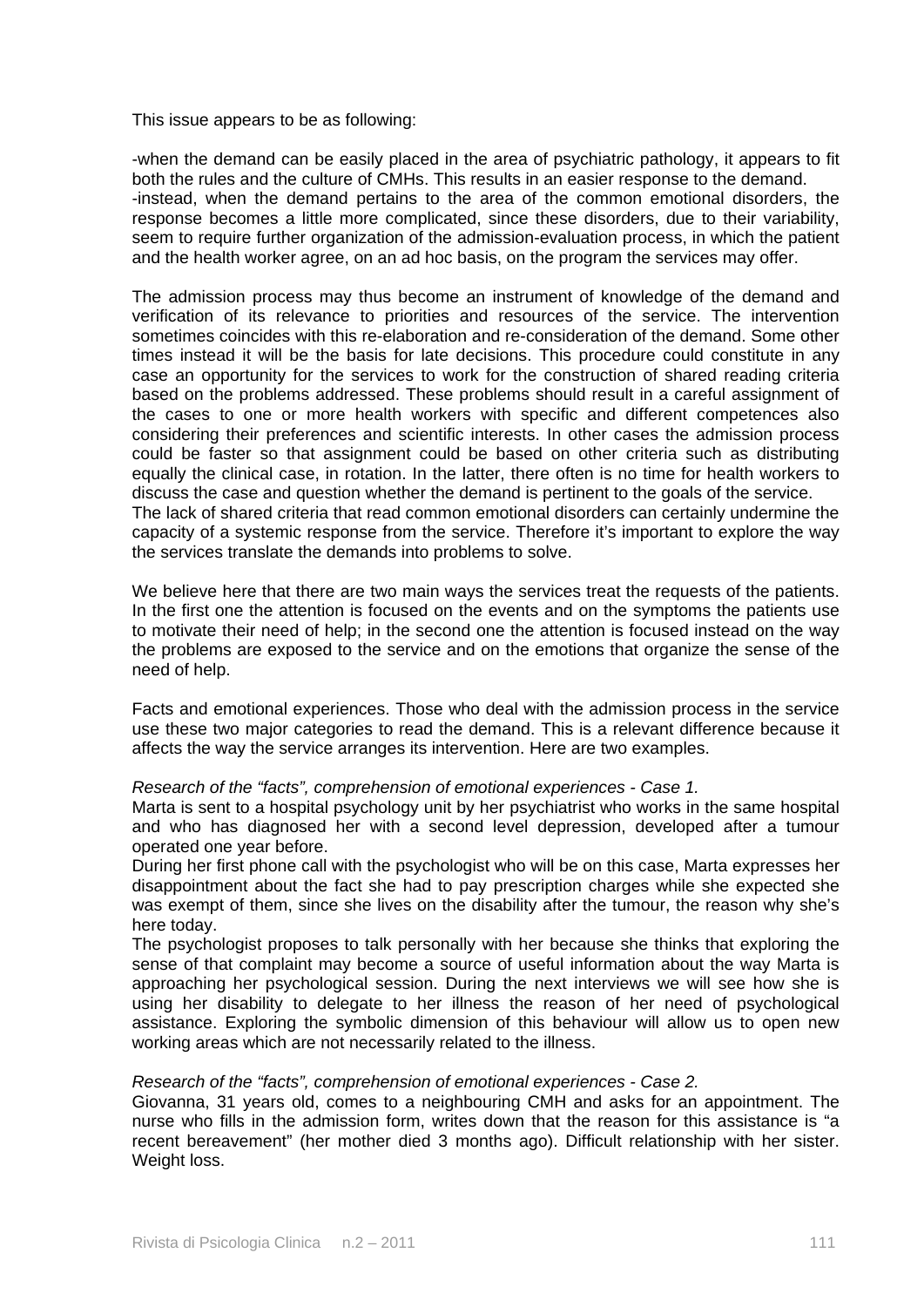The few elements on which the service starts working are the "facts" (bereavement, weight loss) that immediately recall a possible diagnosis of depression. From here the patient will be assigned to the psychologist as she has explicitly asked for. The psychologist's first interviews will be conducted with a trainee psychologist who has been working in the service for a few months. From the third interview on, the trainee psychologist will take care of this case.

We'll keep talking about Giovanna's case later on; now we highlight that in both cases the first consequence of the importance of the facts is the diagnostic classification of the patients. We highlight this because our hypothesis is that the relationship between the patient and the service completely disappears if admission process only aims at making a "correct diagnosis".

What happens from the moment one approaches a service?

If we take a look at psychotherapies, we see the risk that the services might join a model of psychotherapy that follows the private practice. This model is in fact characterized by single psychotherapists using specific techniques. The whole service's attention thus, is not focused on the problems to get to a shared reading. We refer to this as a risk because compared to private sector, in the public sector the demand is more bound to the problem that motivates the request for assistance. In fact, while at the beginning of a private psychotherapy the wish to have an experience with a specific practitioner may be sufficient, in public services the patient, after presenting his problem, waits for the admission centre to decide his/her access to psychotherapy knowing neither the practitioner nor the method to be used.

Despite of this, it seems that from the moment of admission, the service tends to disappear, the patient tends to belong to this or that psychotherapist, unless the case raises issues that make the person in charge to discuss them in the staff meetings.

In this way we think that the service misses the opportunity to deal with the case in terms of a demand addressed to the service itself.

The organization, intended as differentiation of its functions, might represent a key instrument. However, if organizational and psychotherapy competences are split, there's a risk to create a technical working area (for instance psychiatrists and psychologists) which tries to avoid contacts with the client by asking part of the service (mainly nurses) to act as a filter on the demands.

In this regard, the main instrument the psychotherapist has to understand the patient's demand, both in a private and public area, is the way the *treatment care relationship* is symbolized. Necessary elements for the comprehension is all the information, structural one included, which connote *therapeutic supply* in a service. We argue that in public area context elements *have the same role as setting elements in private sector.*

Here is a case upon which one of us has worked into a CMH. A patient who has already had his first interview, knows he would be followed by a trainee. During a phone call with the service when he says that he will be missing next interview, the patient *finds out* that the therapist is *only* a trainee not even well known to the other health workers. This element will affect the therapeutic relationship in following sessions. Is it possible to disregard this context information? Does this put a limit or is a resource for the intervention?

Our hypothesis is that the way the role of a trainee/therapist is symbolized could be vital information to understand the patient's demand unless the therapist considers it as private matter in a way he/she colludes with the patient's interpretation of the circumstances. It should instead become an organizational data. Let's imagine that the patient lives the therapy convinced he is being considered as "a second-rate client" who deserves only one trainee while the trainee feels as a "second-rate therapist". Let's consider instead the opposite way around, the sense of *inferiority* is felt within the relationship and relates to the problem that has motivated the demand for therapy. There is a huge difference between the two situations.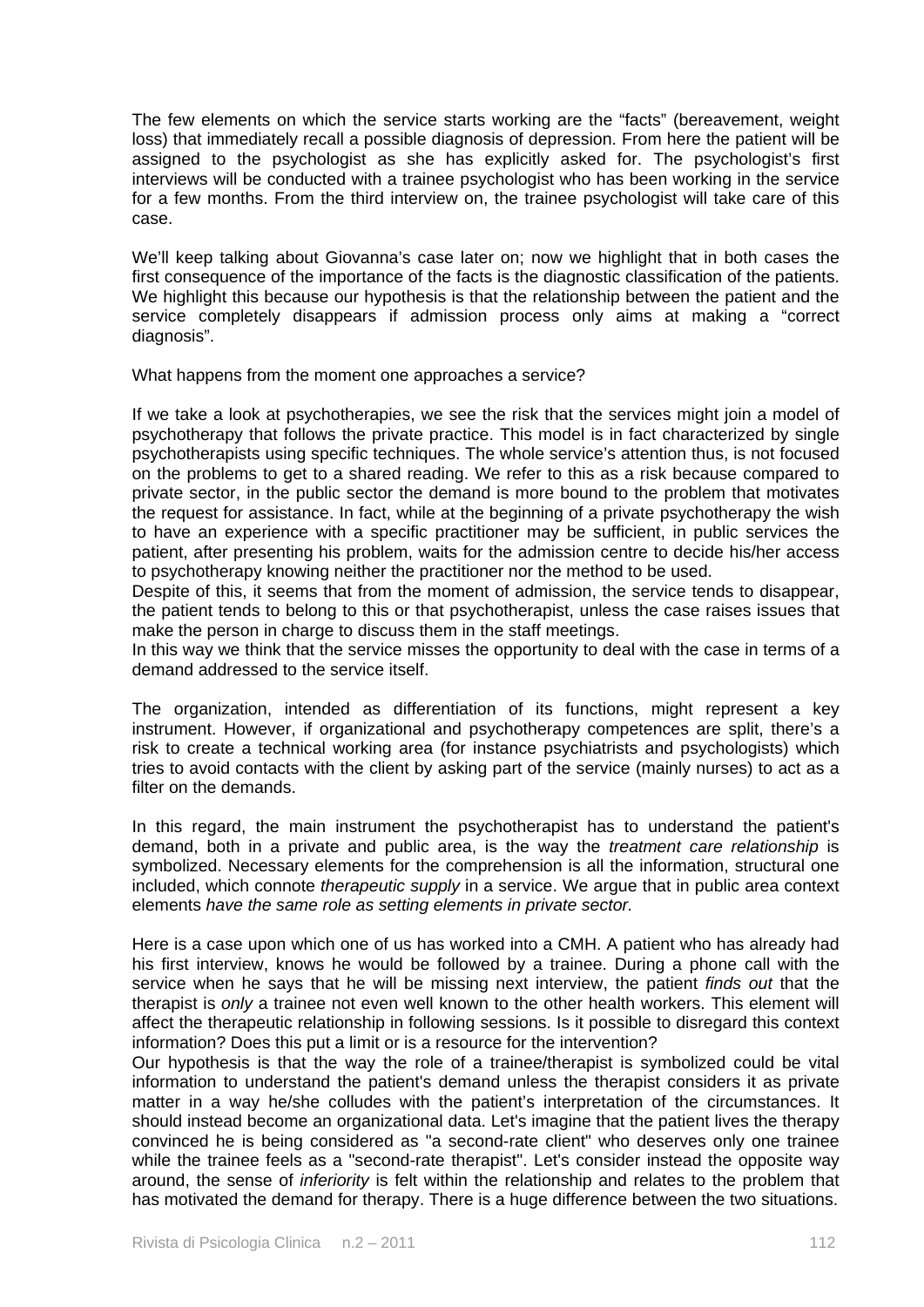# *Research of the "facts"*, *comprehension of emotional experiences* - *Case 3*.

Let's see another case we've met going through our traineeship in a clinical psychology unit. Lorenzo, married, thirty years old, with a three year-old daughter, working in computer science. He shows up for the first time with his wife Sara for their daughter's follow up. She was born pre-mature and has been followed up for three years in the service.

The "follow up" is a function that psychology unit serves under Neonatal Intensive Care Unit mandate, where both premature newborn infants and in term birth infants are treated for different pathologies. It starts since the baby is released until he is five. Follow up is both a long term monitoring phase of preterm births and a space for parenthood counselling on premature births.

During follow up Lorenzo talks to the psychologist, who coordinates this activity, about hard period the couple is going through. They have been going out together since they were 13 but now think of getting separated so that they need some help with how behave with their daughter. The psychologist suggests Lorenzo and Sara to attend parenthood counselling sessions.

After early interviews, the psychologist catches the anxiety this married couple has in facing the crisis of a symbiotic relationship. So she decides to talk about it with two trainees with clinical training, thinking it could be useful to explore Lorenzo and Sara's demand as it is not about following them up only as parents, but as a couple as well.

Lorenzo and Sara are presenting a problem which can't be totally classified in the *area of parenthood*. Lorenzo has clearly used the "follow up" space as a pretext to talk about the problems he has as a married couple with Sara rather than talking of the problems of the couple as parents.

What's the service organizational response to this new request?

The psychologist who coordinates the follow up agrees with both trainees on suggesting Lorenzo and Sara individual admission interviews. Both are interested in doing so. Let's now take a look at the meaning that admission interviews may have in the work that the service has started with Lorenzo. Since early sessions with the trainee psychologist, Lorenzo's proposal of relationship seems to reproduce the organizational dynamic that characterizes the relationship between premature infants' parents and Neonatal Intensive Care Unit. Premature infants are taken care of while the parents are trained until they are able to take care of their children once out of the hospital. Lorenzo seems to expect the psychologist to teach him how to behave. During the interviews it's particularly hard helping him to give up his passive mode in the relationship with the services. However, thanks to the work on emotional dynamics that marked the relationship between Lorenzo and the psychologist, it was possible to explore the problem Lorenzo had posed to the service that is his fear of "not existing" but conforming to the others' expectations.

Therefore, it was useful that the service hasn't considered Lorenzo as a parent in need of instructions, following a restrictive and rigid view of the goals of the unit. We think that Lorenzo's problem would have never been understood by the psychology service if his request to become "a good father" hadn't been explored but reified conforming to the institutional practice of the parenthood counselling.

In this sense, understanding *where* we are and *who* we are when practising psychotherapy helps to know what is happening in therapeutic relationship. Understanding the organizational dimension that characterizes the operative context where the demand arrives is key factor for the specialists' response and for the way they approach the counselling.

Following the distinction between facts and emotional experiences during the admission, a particular attention to the context dimension thus is given in psychotherapy. In the services, psychotherapy cannot operate out of context as imitation of private practice.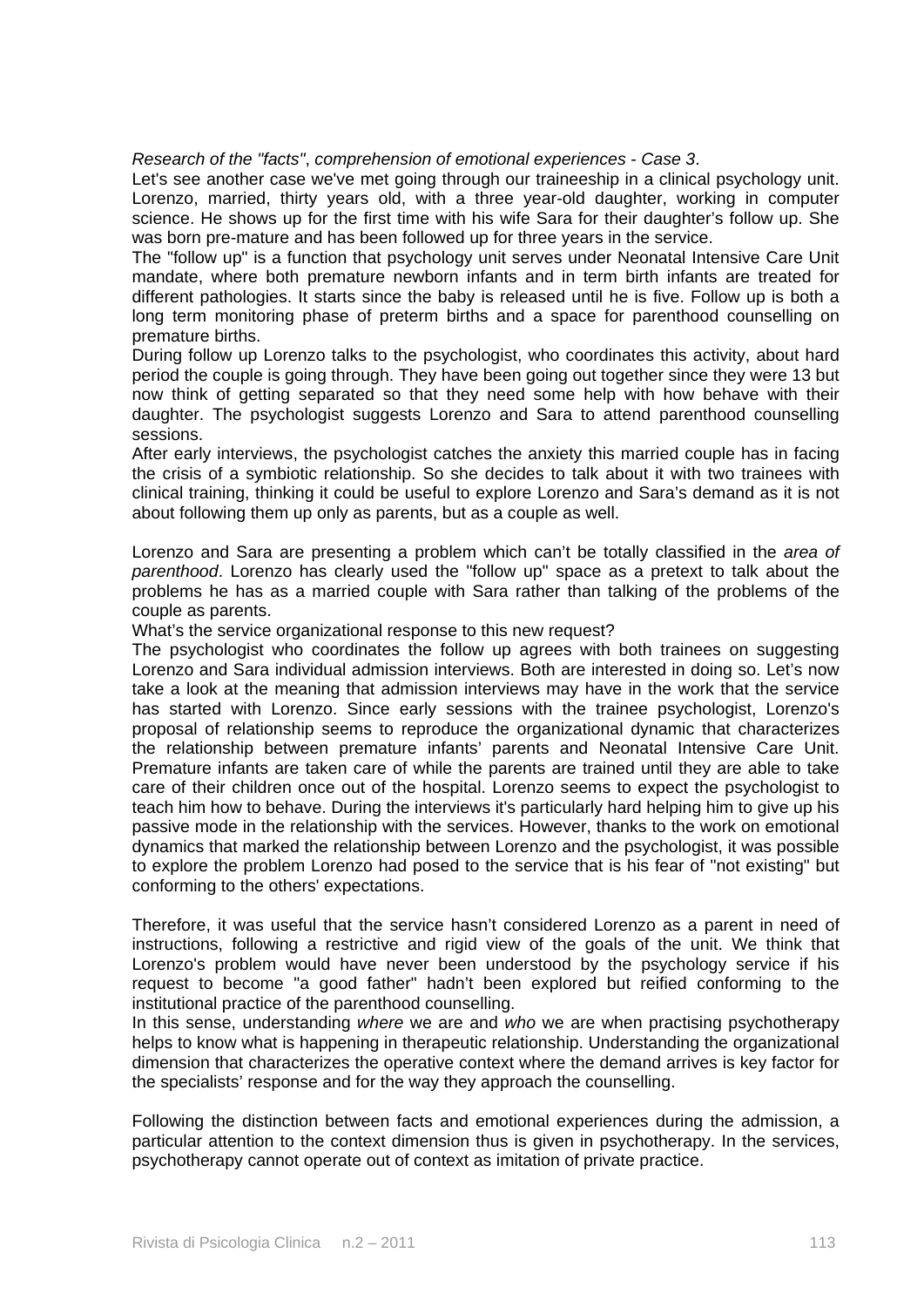Let' s look back at Giovanna's Case 2. Here, early diagnosis of depression, first assumed as a problem to be dealt with by a single psychologist, converted later into a relational dynamic involving SPDC and two psychiatrists from CMH. An interesting aspect is that the service tried different ways to keep up the relationship with the patient despite her frequent attacks, and did it by reorganizing its early plans.

This aspect can be further explored by revisiting the different phases of the intervention starting from the admission.

As we have already said, Giovanna is 31 years old and approaches a CMH following her aunt's advice, who has noticed she's depressed. The nurse notes down that the reasons why this intervention is requested for are bereavement and weight loss.

Ten days later, during her first interview with the trainee psychologist, Giovanna talks about her malaise as a result of breaking up with her boyfriend Roberto. He doesn't accept anymore Giovanna's behaviours such as her continuous requests on assuring her about their relationship. The loss of both her parents adds to the problem of breaking up, her mother died three months before after a long illness and her father died six years ago by a stroke. Giovanna says that Roberto has supported her to get through and out of her losses and encouraged her to go out and get some distraction. She says she is in trouble in coping with this moment and that she can't recognize herself anymore in her attitude towards Roberto, like persistent phone calls and several provocative text messages to control him all the time. Giovanna manifests the same relational aspects with the two psychologists since by the end of the first interview she urgently needs another session, waiting seems to be so hard for her as well as following certain rules.

During later sessions, after resuming her affair with Roberto, Giovanna refers she has ambivalent feelings towards her boyfriend that are addiction on one side and distrust on the other. The way she faces the relationship with the others is also clear with the psychologist. Moreover several times she cancels her appointments.

First of all we start working on Giovanna's experiences, on her need of controlling the other. She seems not being able to keep a stable relationship until she acts out her uneasiness. Twice she tries to commit suicide by swallowing overdose of anxyolitics resulting in a hospitalization at SPDC. There she receives pharmaceutical treatments and joins a therapeutic group.

As a mental health care service, the CMH is also working with her family, her sister and her aunt. This work had already begun during SPDC hospitalization by a psychiatric and a social worker. This intervention aims to make both members of the family aware of the significance of Giovanna's actions and behaviours in an effort to help them to find a better way to relate to her.

We find this case is interesting in respect to some key points.

Giovanna's early demand seems to belong to the sphere of common emotional problems, an individual demand, treatable thanks to a psychotherapist. The attempted suicide activates most of the mental health care service, SPDC joins together with some psychiatrists from CMH, one of them heads a therapeutic group where the patient gets involved while another one deals with the regulation of the pharmacological treatment prescribed by the SPDC. Moreover, it's important to highlight how the Mental Health Service, especially those who deal with the admission, focuses on the problem shown (the facts) by Giovanna. Central problems seem to be the bereavement happened months before and the weight loss together with the complication of hard relationship with her sister (the issue arouse during her first interview). All these matters will take second place during the future work with the psychologist.

Our hypothesis is that in the relationship with the service and the psychologist, Giovanna might have acted out a relational proposal which is strictly connected with the problems that will lead her to attempt suicide. The patient's very little tolerance towards the limits of reality as for instance the services waiting times - and her troubles in the relationship with the psychotherapist seem highlighting as a central issue, a relational dynamics based on the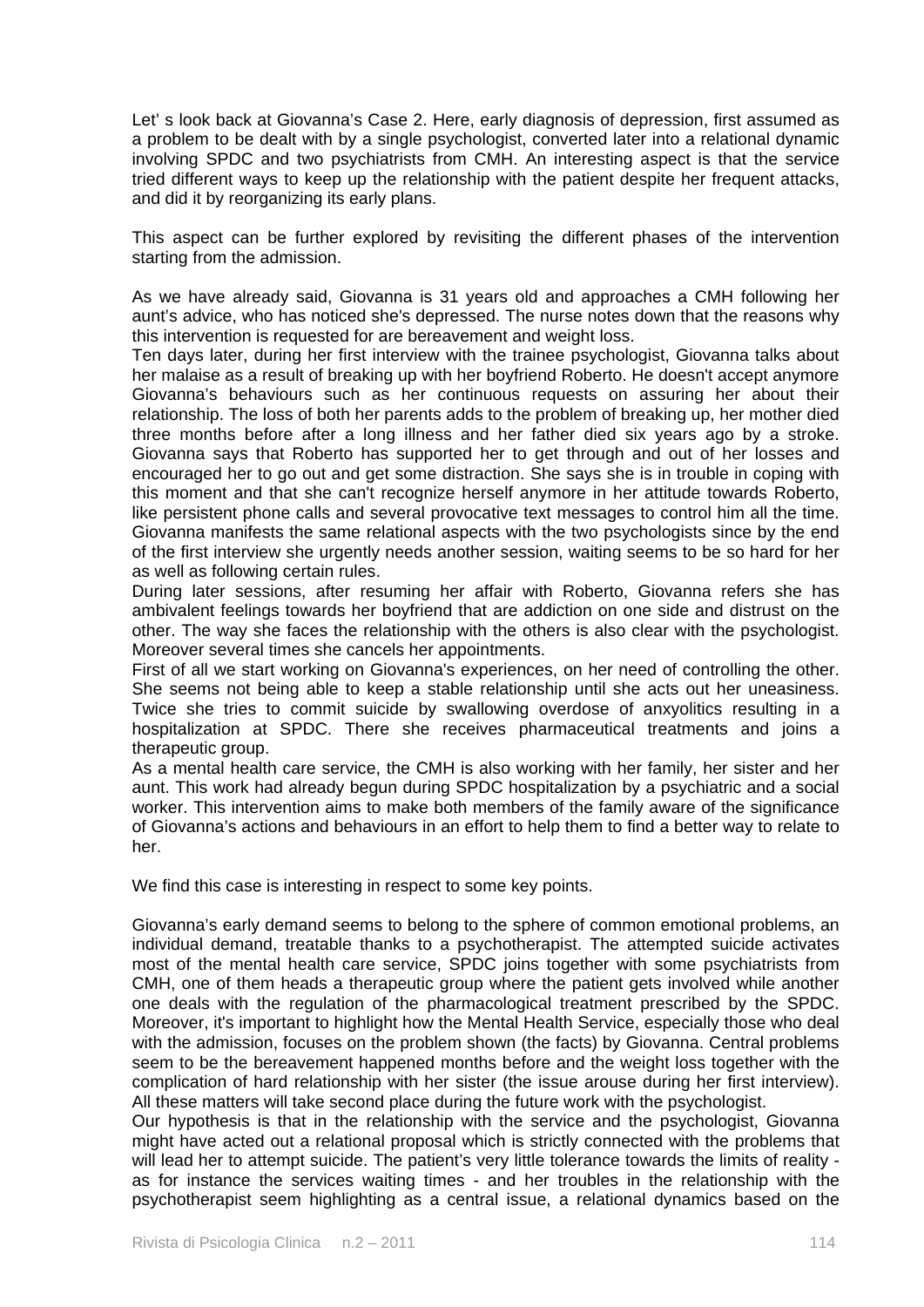fantasy she can control the others and the reality (Carli & Paniccia, 2002). This powerful fantasy vanishes due to traumatic events such as the mourning for her parents and the end of the affair with her boyfriend. All this is intolerable and unacceptable to Giovanna. Hence, the depression experience which had been highlighted during the admission could be read as an expression of the frustration of her fantasy to control the other.

The patient's relational proposal steers to a psychological-clinic intervention; in other words it's the symbolic dimension of the demand which becomes the object of the therapeutic project. This is the reason why the admission process becomes a crucial moment.

Finally, let's see another case where apparently the demand is presented as a responsive anxiety to life negative events. The diagnosis is quite detailed but the service will not use it as the only organizer for the relationship with the patient or for the intervention.

Antonio, 48 years old, comes to the Mental Health Service due to anxiety and a hard time sleeping. The first interview is made by a psychiatrist working in the admission staff, whose methodological instrument is the Analysis of the Demand. According to the psychiatrist Antonio doesn't need to receive psychotropic drugs treatment; rather he will enter sessions of psychological counselling with a trainee psychologist.

During his first session with the psychologist, Antonio says he has approached the service because eight years ago he suffered from a panic attack. Since this was a very traumatic episode to him he fears that his anxiety is a warning of another crisis to come. He also tells the psychologist about two other frustrating episodes he has been living for a long time. For ten years, in fact, Antonio and his wife have been trying to have a baby. "Since this was not possible naturally" they decided to apply for national and international adoption, being continuously under exam and interviews. Despite their attempts up to today still they haven't got a positive answer and the situation seems it is "stuck". Antonio refers he feels "drained" because of this experience.

But there is another criticality. Recently Antonio and his wife have taken legal proceedings against his wife's brothers because of inheritance matters. He says he is furious with the idea he can't get economical resource he's entitled to, which could help them to make their plans true.

What kind of emotions does Antonio manifest in the relationships with the psychologist?

Let's analyse the dimension of "potential" (like potential economic resources) that here is emotionally converted into "im-potence" that is not being able to transform or not being able to unfreeze one's own credit. The relational proposal organized by the demand could be understood through the neo–emotional category of *claims.* Antonio and the psychologist agree on starting weekly counselling sessions for eight times but Antonio says he cannot guarantee he can attend every week because he has lately got a new job so that he can't know how busy he will be. He *claims* the psychologist's availability with no reciprocal deal. He also claims that his life at work remain out of the interviews, as it is a separate sphere he lives outside, imagining that only his family problems will be discussed with the psychologist. The psychologist asks Antonio to understand what the symbolic meaning of making appointments for the counselling is. It means sharing the engagement in dealing with an important and interesting problem.

As Antonio approaches the service in a period when he is experiencing a growth in his career, then on this dimension an emotional investment can be made and the psychologist could help him to recognize the experiences he uses to face this change. Antonio will say that he is not satisfied of his job, he is an agent from a fashion industry and even though he is very devoted to his job and his work is widely appreciated, he feels he's doing this only because it is necessary.

Also in relation to the psychologist Antonio behaves as he has no desires, during his early sessions he always acts in a characteristic way. As he arrives he sits down saying with a smug smile he has kept the appointment although it was a hard job. He keeps silent and then adds: "tell me something, I don't know what to talk about". He thus wants the psychologist to tell him something interesting, suggesting him a topic to talk about; he assigns her the power to manage the relation, but also expects her to depend on him and feel gratified only because he consults her. Afterwards he will demand the psychologist to justify his claims to his wife's